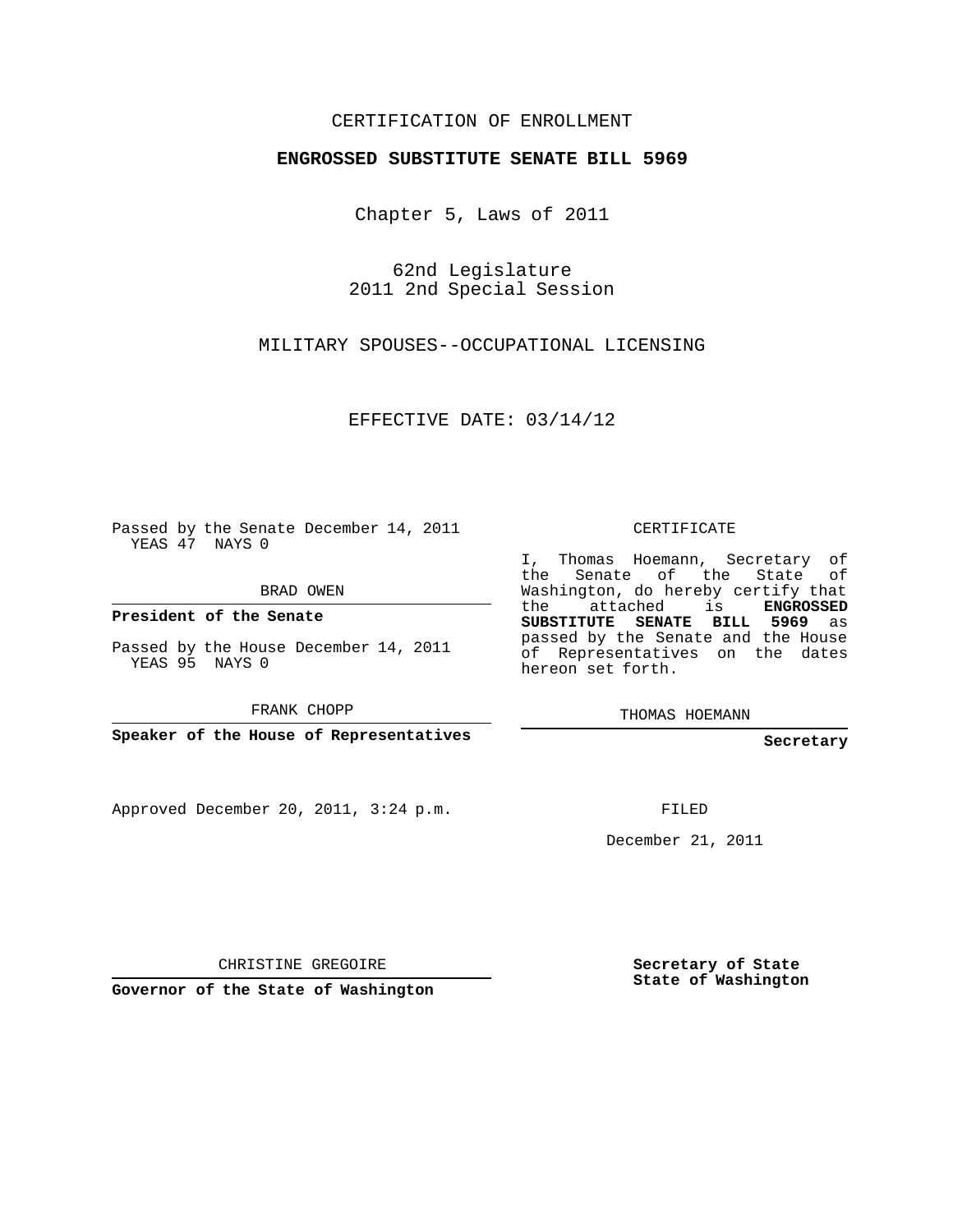## **ENGROSSED SUBSTITUTE SENATE BILL 5969** \_\_\_\_\_\_\_\_\_\_\_\_\_\_\_\_\_\_\_\_\_\_\_\_\_\_\_\_\_\_\_\_\_\_\_\_\_\_\_\_\_\_\_\_\_

\_\_\_\_\_\_\_\_\_\_\_\_\_\_\_\_\_\_\_\_\_\_\_\_\_\_\_\_\_\_\_\_\_\_\_\_\_\_\_\_\_\_\_\_\_

Passed Legislature - 2011 2nd Special Session

## **State of Washington 62nd Legislature 2011 2nd Special Session**

**By** Senate Government Operations, Tribal Relations & Elections (originally sponsored by Senators Kilmer, Becker, Carrell, Hobbs, Shin, Swecker, Conway, Eide, Rolfes, Harper, Kastama, Fain, Hatfield, King, Haugen, McAuliffe, Hargrove, Nelson, Tom, Pridemore, Keiser, Sheldon, Prentice, Hewitt, Zarelli, Baumgartner, Padden, Chase, Kline, Frockt, Brown, Kohl-Welles, Ranker, Murray, Regala, and Parlette)

READ FIRST TIME 12/14/11.

 AN ACT Relating to procedures allowing certain military spouses to seek employment in state-licensed professional occupations after relocating to Washington; amending RCW 28A.410.010; adding a new section to chapter 19.105 RCW; adding a new section to chapter 46.82 RCW; adding a new section to chapter 42.44 RCW; adding a new section to chapter 67.08 RCW; adding a new section to chapter 64.36 RCW; adding a new chapter to Title 18 RCW; and creating a new section.

8 BE IT ENACTED BY THE LEGISLATURE OF THE STATE OF WASHINGTON:

 NEW SECTION. **Sec. 1.** The lives of military families are dominated by frequent deployments, relocations, and extended periods of single parenthood. Military spouses are some of the most mobile populations in our country, making the maintenance of professional licenses a significant obstacle. According to the 2010 defense management data center, there are thirty-three thousand three hundred eighty active duty and ten thousand eight hundred thirty-seven reserve military spouses residing in Washington. Military families depend on two incomes and want to achieve their goals and aspirations. It is the intent of the legislature to recognize the sacrifices made by military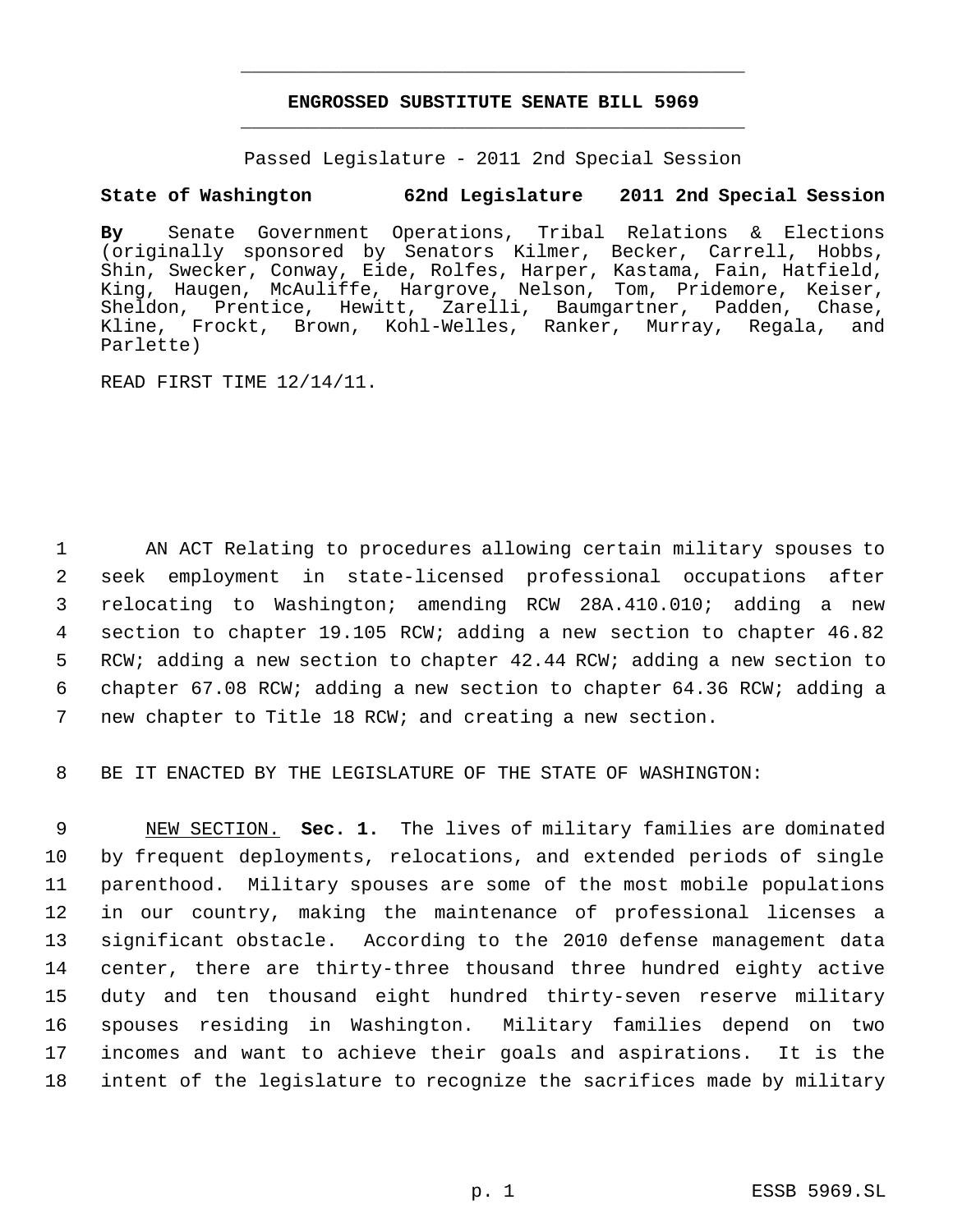families in service to our country and our state and to help alleviate the hardships military families face due to their highly transient life.

 NEW SECTION. **Sec. 2.** (1) For the purposes of this section, "authority" means any board, commission, or other authority for issuance of a license, certificate, registration, or permit under this title.

8 (2) To the extent resources are available:

 (a) Each authority shall establish procedures to expedite the issuance of a license, certificate, registration, or permit to perform professional services regulated by each such authority to a person:

 (i) Who is certified or licensed, certified, or registered, or has a permit in another state to perform professional services in that state;

 (ii) Whose spouse is the subject of a military transfer to Washington; and

 (iii) Who left employment in the other state to accompany the person's spouse to Washington.

 (b) The procedure must include a process for issuing the person a license, certificate, registration, or permit, if, in the opinion of the authority, the requirements for licensure, certification, registration, or obtaining a permit of such other state are substantially equivalent to that required in Washington.

 (c) Each authority in this title shall develop a method and adopt rules to authorize a person who meets the criteria in (a)(i) through (iii) of this subsection to perform services regulated by the authority in Washington by issuing the person a temporary license, certificate, registration, or permit for a limited period of time to allow the person to perform services regulated by the authority while completing any specific additional requirements in Washington that are not related to training or practice standards of the profession that were not required in the other state in which the person is licensed, certified, or registered, or has a permit. Nothing in this section requires the authority to issue a temporary license, certificate, registration, or permit if the standards of the other state are substantially unequal to Washington standards.

(d) An applicant must state in the application that he or she: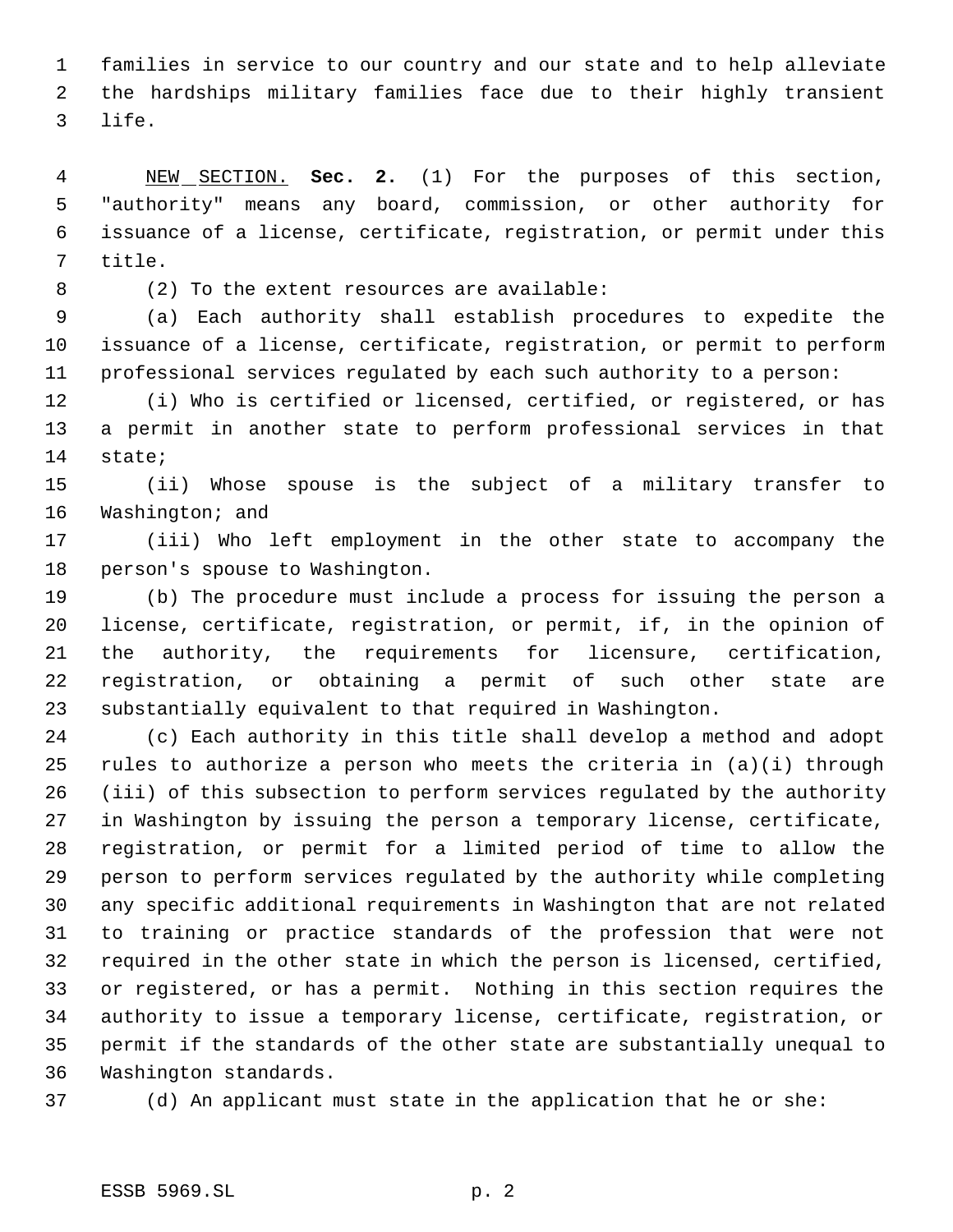(i) Has requested verification from the other state or states that the person is currently licensed, certified, registered, or has a permit; and

 (ii) Is not subject to any pending investigation, charges, or disciplinary action by the regulatory body of the other state or states.

 (e) If the authority finds reasonable cause to believe that an applicant falsely affirmed or stated either of the requirements under (d)(i) or (ii) of this subsection, the authority may summarily suspend the license, certificate, registration, or permit pending an investigation or further action to discipline or revoke the license, certificate, registration, or permit.

 NEW SECTION. **Sec. 3.** The regulating authorities for the department of licensing, the department of health, the department of labor and industries, and the superintendent of public instruction shall appear before the joint committee on veteran and military affairs in December 2012 to inform the committee as to their efforts to implement the requirements of this chapter.

 **Sec. 4.** RCW 28A.410.010 and 2005 c 497 s 203 are each amended to read as follows:

 $(1)(a)$  The Washington professional educator standards board shall establish, publish, and enforce rules determining eligibility for and certification of personnel employed in the common schools of this state, including certification for emergency or temporary, substitute or provisional duty and under such certificates or permits as the board shall deem proper or as otherwise prescribed by law. The rules shall require that the initial application for certification shall require a record check of the applicant through the Washington state patrol criminal identification system and through the federal bureau of investigation at the applicant's expense. The record check shall include a fingerprint check using a complete Washington state criminal identification fingerprint card. The superintendent of public instruction may waive the record check for any applicant who has had a record check within the two years before application. The rules shall permit a holder of a lapsed certificate but not a revoked or suspended certificate to be employed on a conditional basis by a school district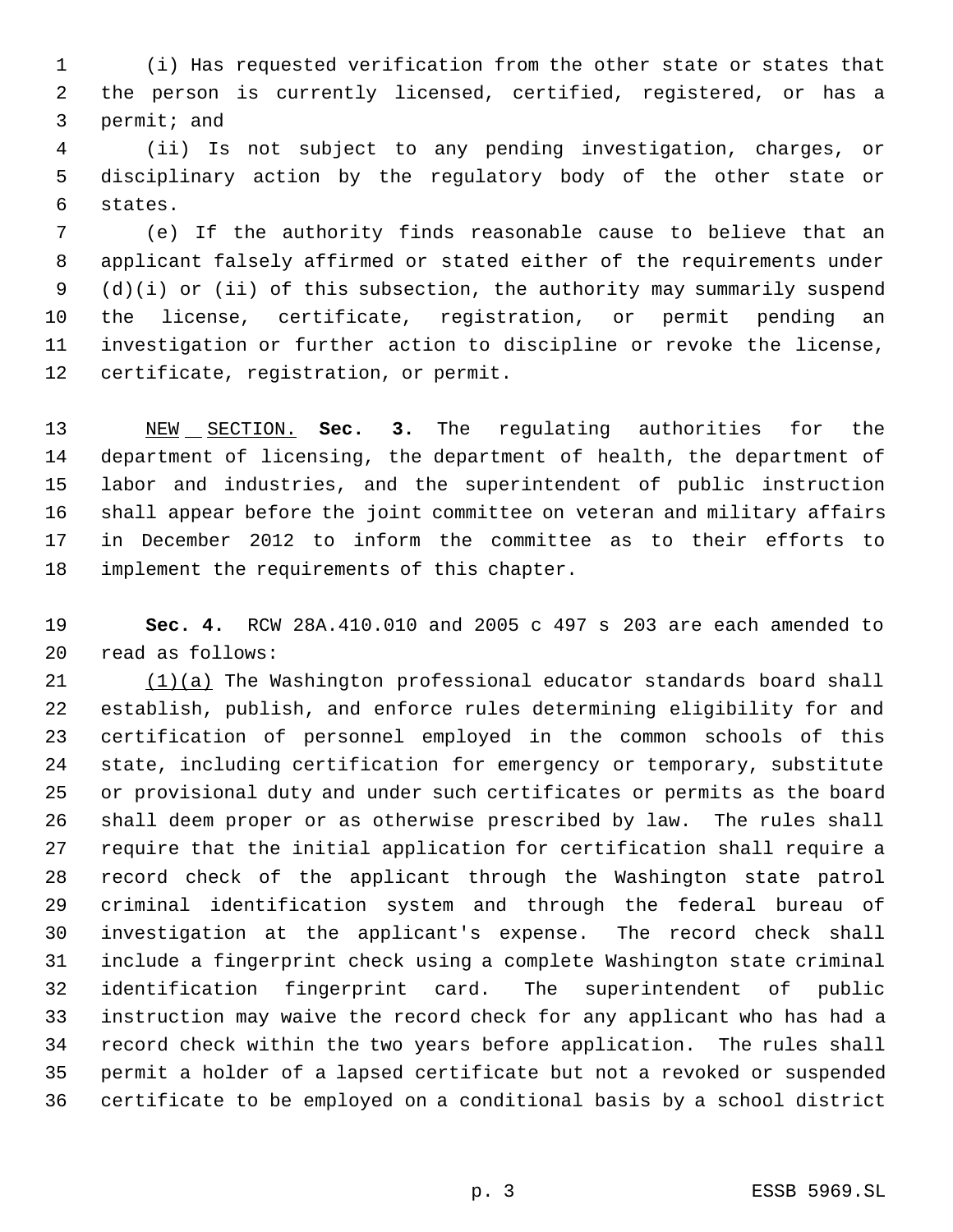with the requirement that the holder must complete any certificate renewal requirements established by the state board of education within two years of initial reemployment.

 (b) In establishing rules pertaining to the qualifications of instructors of American sign language the board shall consult with the national association of the deaf, "sign instructors guidance network" (s.i.g.n.), and the Washington state association of the deaf for evaluation and certification of sign language instructors.

 (c) The board shall develop rules consistent with section 2 of this act for the certification of spouses of military personnel.

 (2) The superintendent of public instruction shall act as the administrator of any such rules and have the power to issue any certificates or permits and revoke the same in accordance with board rules.

 NEW SECTION. **Sec. 5.** A new section is added to chapter 19.105 RCW to read as follows: The director shall develop rules consistent with section 2 of this

act for the registration of spouses of military personnel.

 NEW SECTION. **Sec. 6.** A new section is added to chapter 46.82 RCW to read as follows:

 The director shall develop rules consistent with section 2 of this act for the licensure of spouses of military personnel.

 NEW SECTION. **Sec. 7.** A new section is added to chapter 42.44 RCW to read as follows:

 The director shall develop rules consistent with section 2 of this act for the appointment of spouses of military personnel to perform notarial acts in this state.

 NEW SECTION. **Sec. 8.** A new section is added to chapter 67.08 RCW to read as follows:

 The director shall develop rules consistent with section 2 of this act for the licensure of spouses of military personnel.

 NEW SECTION. **Sec. 9.** A new section is added to chapter 64.36 RCW to read as follows: